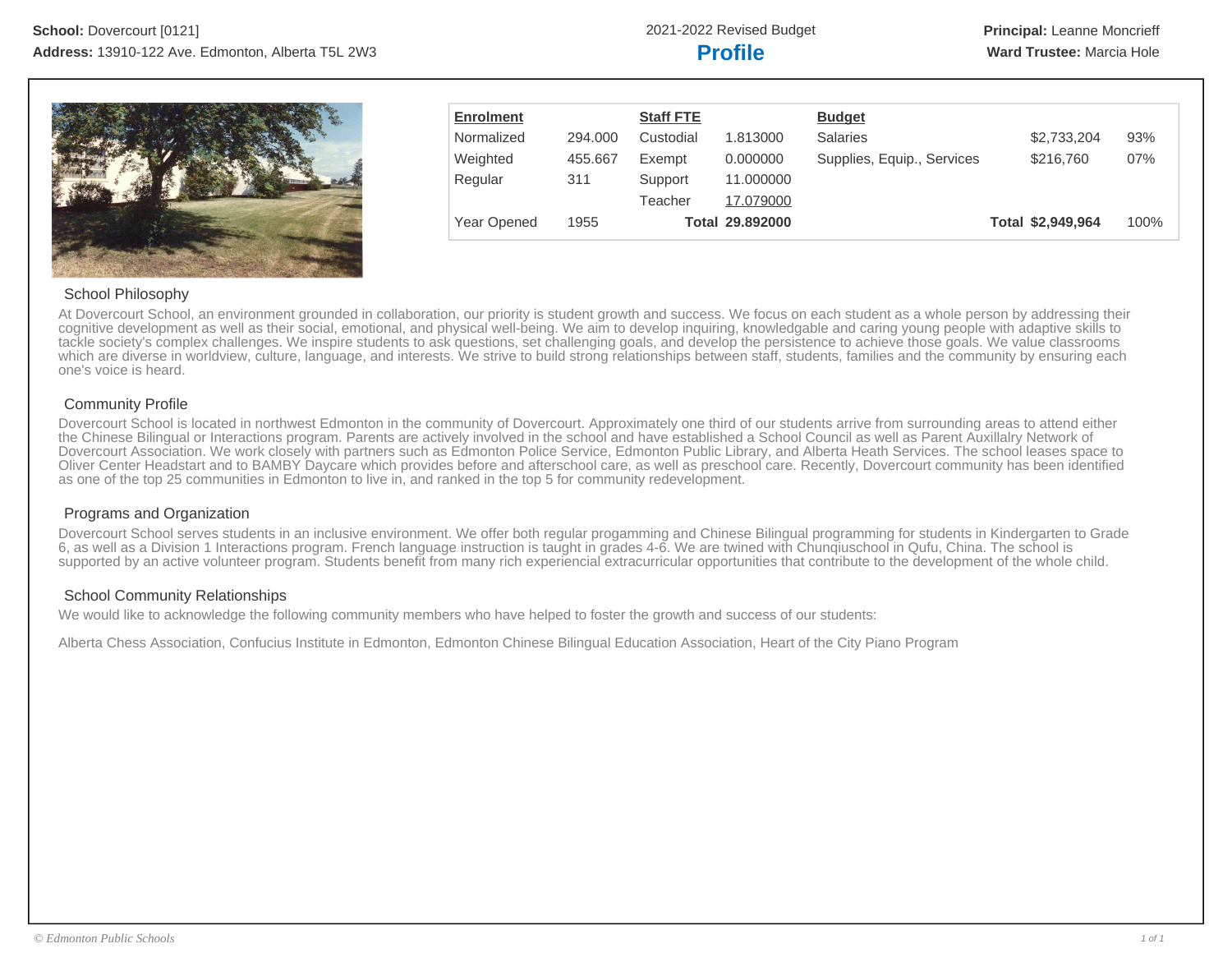# **Division Priorities 2018-2022**

- 1. Foster growth and success for every student by supporting their journey from early learning through high school completion and beyond.
- 2. Provide welcoming, high quality learning and working environments.
- 3. Enhance public education through communication, engagement and partnerships.

Based on the three SMART goals that were established for 2020-2021, report on the results you achieved (with evidence, including referencing the school's Alberta Education Assurance Measure results (formerly the Accountability Pillar results) and describe how achievement of the goal supports the above Division Priorities that were in effect when the goal was set.

**Dovercourt staff will expand their ability to meet the needs of complex and diverse learners in the areas of literacy and numeracy as to ensure success for every student.** 

By June 2021, Dovercourt staff will demonstrate success in meeting the needs of complex learners as evidence by all sltudents showing growth in literacy. This goal will be achieved by establishing a literacy framework of best practices to ensure equity and efficacy of literacy instruction within Dovercourt classrooms. As well, Dovercourt will track student growth and needs identified on an ongoing basis with interventions being put in place and growth measured by Quality Assessment Plans, reading screeners, SLAs, HLAT, BAS reading levels, writing on demand and MIPI specific to identified grade level essential learning outcomes.

# **Results Achieved:**

School data:

- 100% of the staff felt that our Dovercourt literacy framework provided them with a structure to determine areas for growth and areas of strength in their high quality instructional practices to provide equity and efficacy of instruction within their classrooms
- 100% of staff took part in reading screener professional learning and 72% percent felt they applied the learnings into their instruction consistently.
- 62% of our non coded students, demonstrated 1 years growth in literacy

As measured by the AB Education Assurance Measure

- 82.4% of parents agree that students have access to the appropriate supports and services at school.
- 79.6% of students agree that students have access to the appropriate support and services at school
- 96.4% of staff agree that students have access to the appropriate supports and services at school.
- Work preparation 3 year average is 87.8%. A decrease from previous years 95.0% to 82.6%
- 81.8 % of parents and 96.0% of teachers agree that programs for children at risk are easy to access and timely
- As measured by Division Feedback survey:
- 89% of student felt they get the help they need for their learning  $\bullet$
- $\bullet$ 83% of students felt someone at school will help them if they are having problems related to learning

**Dovercourt staff will participate in and have opportunities to enhance their professional capacity and leadership skills through a culture of collaboration, and distributed leadership to create welcoming, high quality learning and working environments.**

By June 30, 2021, Dovercourt staff capacity to improve student achievement will continue to be enhanced through the implementation of systematic, targeted collaboration and job embedded professional learning related to; high impact teaching practices that support a wide range of learners (differentiation), using the programs of study to provide opportunities for all students to develop a knowledge and understanding of First Nation, Metis and Inuit people and consistent implementation of design thinking and teaching and learning for conceptual understanding. The impact of the collaboration and professional learning will be measured by an overall increase in related areas of the Accountability PIllar, school and Division survey data as well as Professional Growth Plans related to the areas of the TQS.

# **Results Achieved:**

As measured by school generated survey(s)

- 100% of staff indicated that they felt supported to pivot their learning needs when required
- $\bullet$ 95% of staff indicated that their application of First Nation, Metis and Inuit foundational knowledge has transferred into their classroom instruction and culture
- 85% of staff indicated difficulty implementing conceptual teaching for understanding and design thinking given restrictions put in place by COVID-19
- 100% of the teachers believed that we continued to keep our professional learning a focus this year, despite COVID-19 implications.
- As measured by the AB Education Assurance Measure survey: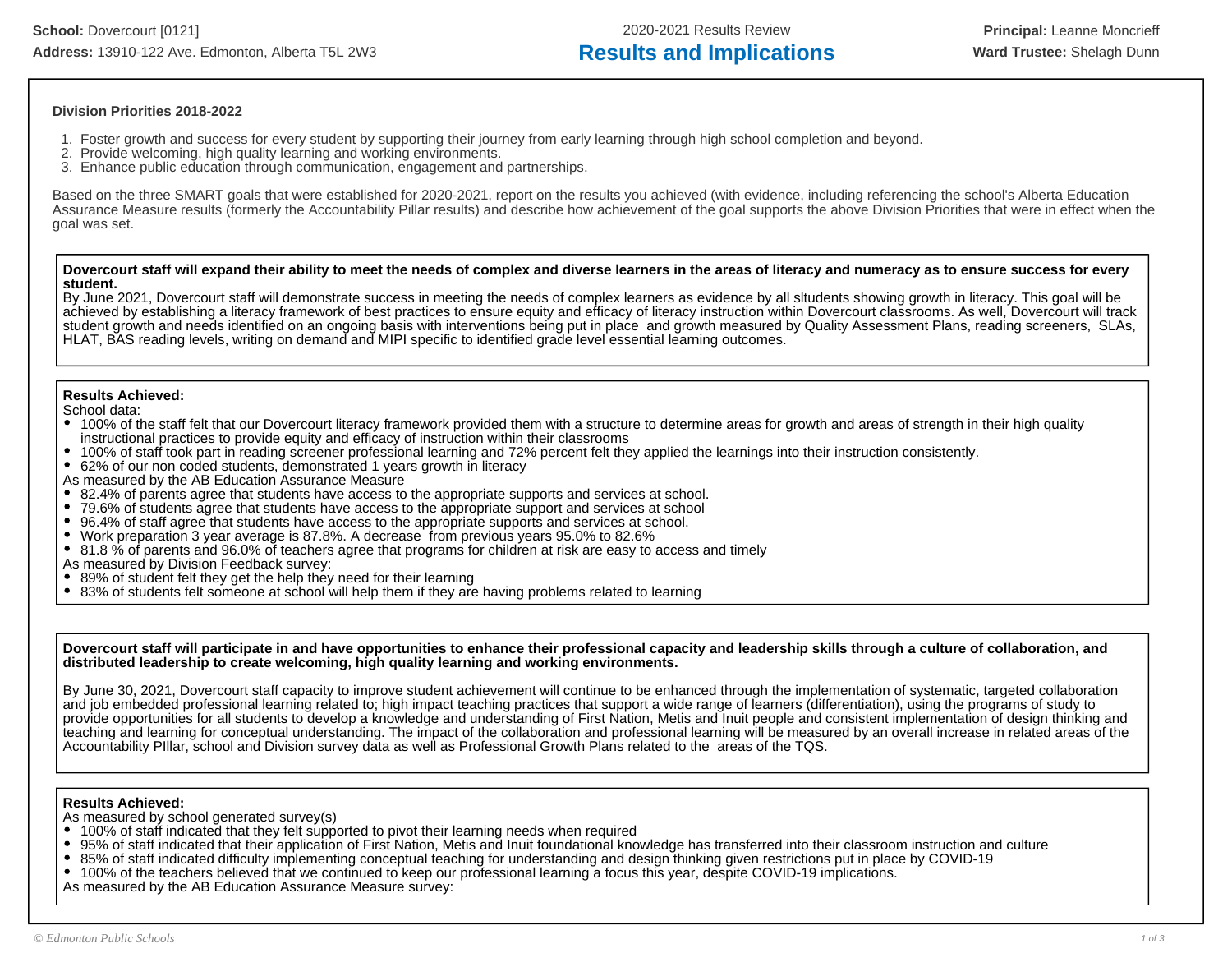- Safe and caring school three year average is 85.4%
- $\bullet$ School improvement 3 year average is 89.9%
- $\bullet$ 93.8% of teachers reporting that PD and in-servicing has been focused, systematic and contributed significantly to their ongoing professional growth
- 81.4% overall student learning engagement
- As measured by the Division Feedback survey:<br>• 90% of students felt safe in their school comm
- 90% of students felt safe in their school community
- $\bullet$ 91% of teachers felt supported in their work this year
- $\bullet$ "Virtual teacher's convention allowed me to attend more sessions than in person. I revisited recorded ones as I applied the content into my classroom."

### **Dovercourt School will grow and enhance our rich and diverse school cultures by engaging parents as partners and providing support for the whole child.**

By June 2021, Dovercourt School will maintain a strong sense of community through continued and purposeful relationship and connection building amongst staff, students and families. We will achieve this goal through innovative strategies designed to ensure parents and students (online or in person) are engaged in, supported by and feel connected to our school community as well as staff participating in intentional collaborative activities to address wellness and mental health throughout the school year. As measured by observations, conversations and products of all stakeholders, and an increase in applicable areas of the Accountability Pillar, school, and Division surveys.

### **Results Achieved:**

As measured by school generated survey(s)

- 95% of our parents believe that the school has found innovative ways to stay connected to both parents and students in a manner that supported everyone well-being
- 72% of our parents accessed the mental health resources in some manner that the school shared on an ongoing basis
- 89% of parents felt the team at Dovercourt did an very good/excellent job at managing the pandemic in support of students
- 82% of teachers felt more confident and comfortable supporting students mental health through lessons and school structures
- "I appreciated the intentional, directed and non directed teachings around mental health. While Dovercourt always supports mental health and well-being, the intentionality of it made a difference. Can we keep this?" (parent of grade 5 student)
- "I didn't know that mental health wasn't health. I like that we talk about how to be happy all the time now." (grade 3 student)
- 100% of teachers felt supported by the principal in a meaningful way throughout the challenges of COVID-19
- As measured by the AB Education Assurance Measure survey:<br>• maintained excellence overall in parent involvement remainer
- maintained excellence overall in parent involvement remained excellent with current result being 89.2%
- $\bullet$ 80.9% or parents are satisfied with parental involvement in decisions about their child's education
- 80.5% of parents agree that their learning environments are welcoming, respectful and safe
- 80.9 % of students agree that their learning environments are welcoming, respectful and safe
- 66.0 of students are satisfied that students model the characteristics of active citizenship
- 81.9% of parents are satisfied that students model the characteristics of active citizenship
- 90.4% of teachers are satisfied that students model the characteristics of active citizenship
- $\bullet$ 96.6% of teachers are satisfied that their learning environments are welcoming, caring, respectful, and safe
- $\bullet$ Safe and caring schools decreased by .4% to 89%
- 77.5% of parents, 95.0% of teachers, and 87.4% of students agree that students are safe at school, are learning the importance of caring for others, and learning respect for others and are treated fairly in school.
- 71.4% of parents and 93.8% of teachers agree that students are taught attitudes and behaviors that will make them more success at work when they finish school. Division Feedback Survey indicated:
- 84% of our students felt connected with other students and 84% felt connected to their school community.
- 92% of our student knew what we were doing to keep them safe during the pandemic
- 100% of teachers felt they were able to build and maintain relationships with students and parents
- 100% of parents felt their child has opportunities to connect with their teachers, 50% felt their child has been able to build or maintain relationships with their peers
- $\bullet$ 80% of parents felt their child feels included in their school community
- $\bullet$ 50% of parents believe the school provides the support their child needs for their mental-health (40% of parents didn't know)

### **What were the biggest challenges encountered in 2020/21?**

- Covid-19 pandemic impacted our instructional practices the structure of how we instruct had to be altered to some degree.
- Continuing to support the the increasing emotional and mental needs of our students and families during a pandemic.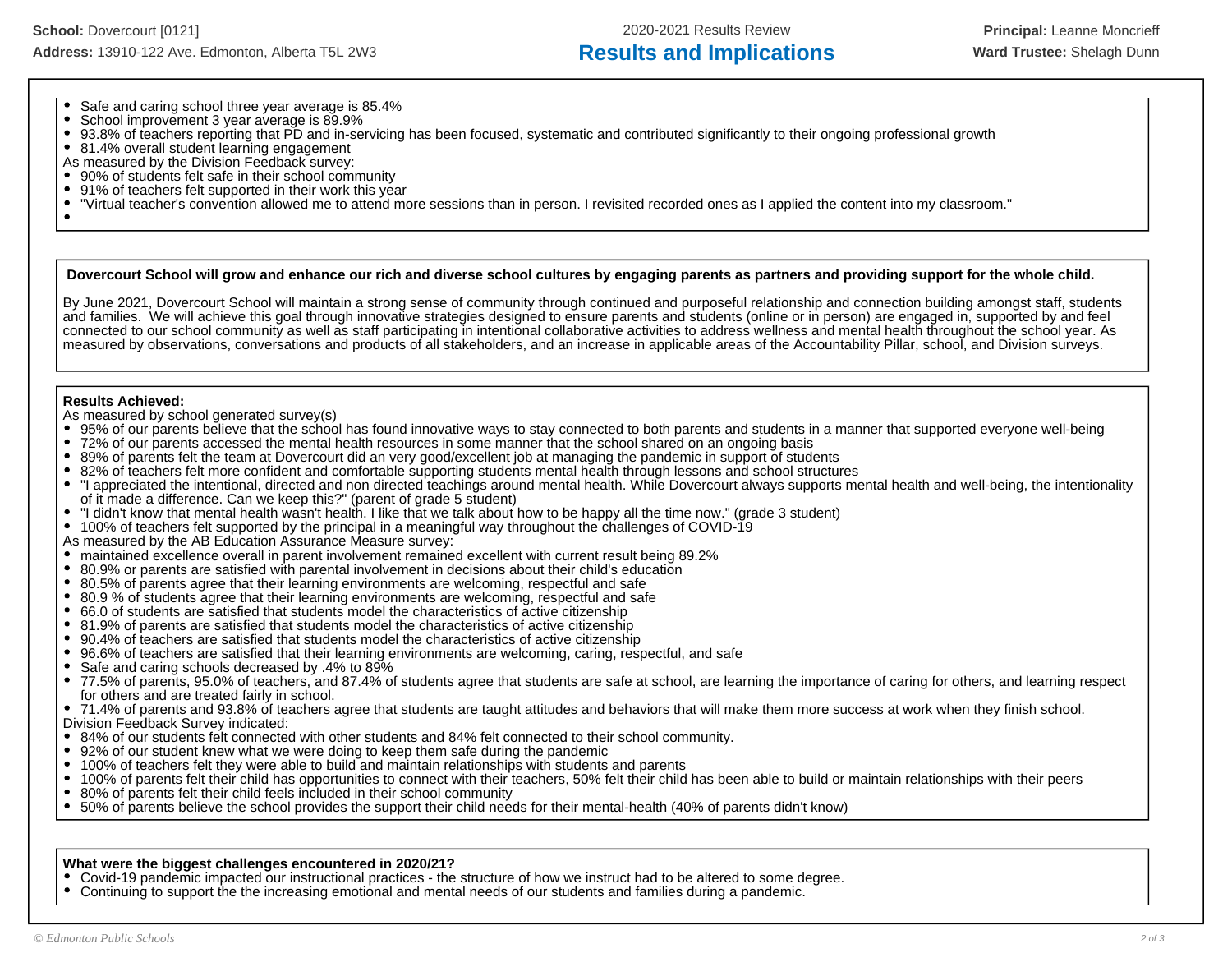- Continuing to strengthen numeracy and literacy skills of at risk learners through an intervention model.
- Continuing to support our special needs learners that can no longer experience inclusion into regular classrooms.
- Attendance concerns for both students attending online and in person.
- Providing support to a team with varied levels of anxiety, stress etc. caused/during COVID-19
- Continuing to support well being and citizenship using our service group model.  $\bullet$

# **What are the implications from 2020/21 that will impact your current year plan?**

Continuing to teach during a pandemic which has and may continue to impact the mental health of our students, parents and teachers, attendance, sense of connection and belonging, and academic success, we are committed to being innovative, diligent and purposeful in providing research driven supports in these areas. Teachers are committed to deepening their eficacy in delivering literacy and numeracy intervention strategies to support students at risk requiring tier 2 and tier 3 supports.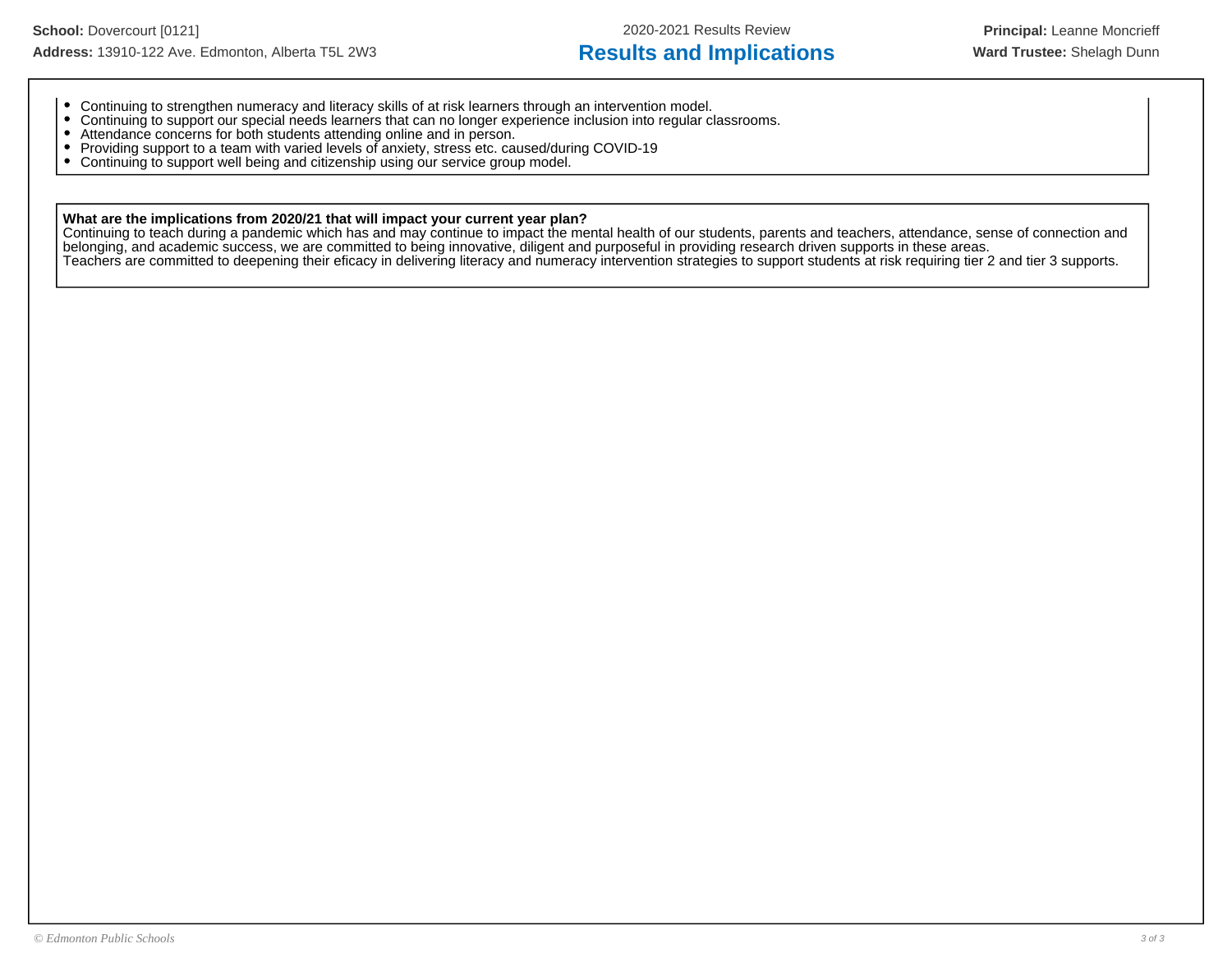# **Required Alberta Education Assurance Measures - Overall Summary**



**Spring 2021** 

# **Dovercourt School (7121)**

|                                   |                                                                          | Dovercourt School (7121) |                            |                        | <b>Measure Evaluation</b> |             |                  |
|-----------------------------------|--------------------------------------------------------------------------|--------------------------|----------------------------|------------------------|---------------------------|-------------|------------------|
| <b>Assurance Domain</b>           | <b>Measure</b>                                                           | Current<br><b>Result</b> | <b>Prev Year</b><br>Result | Prev 3 Year<br>Average | Achievement               | Improvement | Overall          |
| Student Growth and<br>Achievement | <b>Student Learning Engagement</b>                                       | 81.4                     | n/a                        | n/a                    | n/a                       | n/a         | n/a              |
|                                   | Citizenship                                                              | 81.4                     | 828                        | 840                    | Very High                 | Maintained  | <b>Excellent</b> |
|                                   | 3-year High School Completion                                            | n/a                      | n/a                        | n/a                    | n/a                       | n/a         | n/a              |
|                                   | 5-year High School Completion                                            | n/a                      | n/a                        | n/a                    | n/a                       | n/a         | n/a              |
|                                   | <b>PAT: Acceptable</b>                                                   | n/a                      | n/a                        | 91.6                   | n/a                       | n/a         | n/a              |
|                                   | <b>PAT: Excellence</b>                                                   | n/a                      | n/a                        | 27.9                   | n/a                       | n/a         | n/a              |
|                                   | Diploma: Acceptable                                                      | n/a                      | n/a                        | n/a                    | n/a                       | n/a         | n/a              |
|                                   | Diploma: Excellence                                                      | n/a                      | n/a                        | n/a                    | n/a                       | n/a         | n/a              |
| Teaching & Leading                | <b>Education Quality</b>                                                 | 90.1                     | 94.6                       | 92.9                   | Very High                 | Maintained  | <b>Excellent</b> |
| Learning Supports                 | Welcoming, Caring, Respectful and Safe Learning<br>Environments (WCRSLE) | 86.0                     | n/a                        | n/a                    | n/a                       | n/a         | n/a              |
|                                   | <b>Access to Supports and Services</b>                                   | 86.1                     | n/a                        | n/a                    | n/a                       | n/a         | n/a              |
| Governance                        | <b>Parental Involvement</b>                                              | 89.2                     | 91.3                       | 83.3                   | Very High                 | Maintained  | Excellent        |
| Notes.                            | For Intern                                                               |                          |                            |                        |                           |             |                  |

#### Notes:

1. Data values have been suppressed where the number of respondents/students is fewer than 6. Suppression is marked with an asterisk (\*).

- 2. The 2020/21 administration of the AEA survey was a pilot. The Citizenship measure was adjusted to reflect the introduction of the new AEA survey measures. In addition, participation in the survey was impacted by the COVID-19 pandemic. Evaluations have not been calculated as 2020/21 survey results are not comparable with other years.
- 3. Participation in the 2019/20 Diploma Exams was impacted by the COVID-19 pandemic. In the absence of Diploma Exams, achievement level of diploma courses were determined solely by school-awarded marks. Caution should be used when interpreting high school completion rate results over time.
- 4. The "N/A" placeholder for the "Current Result" for PAT and Diploma Exam measures are included until results can be updated in the Fall.
- 5. Aggregated PAT results are based upon a weighted average of percent meeting standards (Acceptable, Excellence). The weights are the number of students enrolled in each course. Courses included: English Language Arts (Grades 6, 9, 9 KAE), Français (6e et 9e année), French Language Arts (6e et 9e année), Mathematics (Grades 6, 9, 9 KAE), Science (Grades 6, 9, 9 KAE), Social Studies (Grades 6, 9, 9 KAE).
- 6. Participation in the Provincial Achievement Tests and Diploma Examinations was impacted by the fires in 2016 and 2019, as well as by the COVID-19 pandemic in 2020. Caution should be used when interpreting trends over time
- 7. Aggregated Diploma results are a weighted average of percent meeting standards (Acceptable, Excellence) on Diploma Examinations. The weights are the number of students writing the Diploma Examination for each course. Courses included: English Language Arts 30-1, English Language Arts 30-2, French Language Arts 30-1, Français 30-1, Mathematics 30-1, Mathematics 30-2, Chemistry 30, Physics 30, Biology 30, Science 30, Social Studies 30-1, Social Studies 30-2.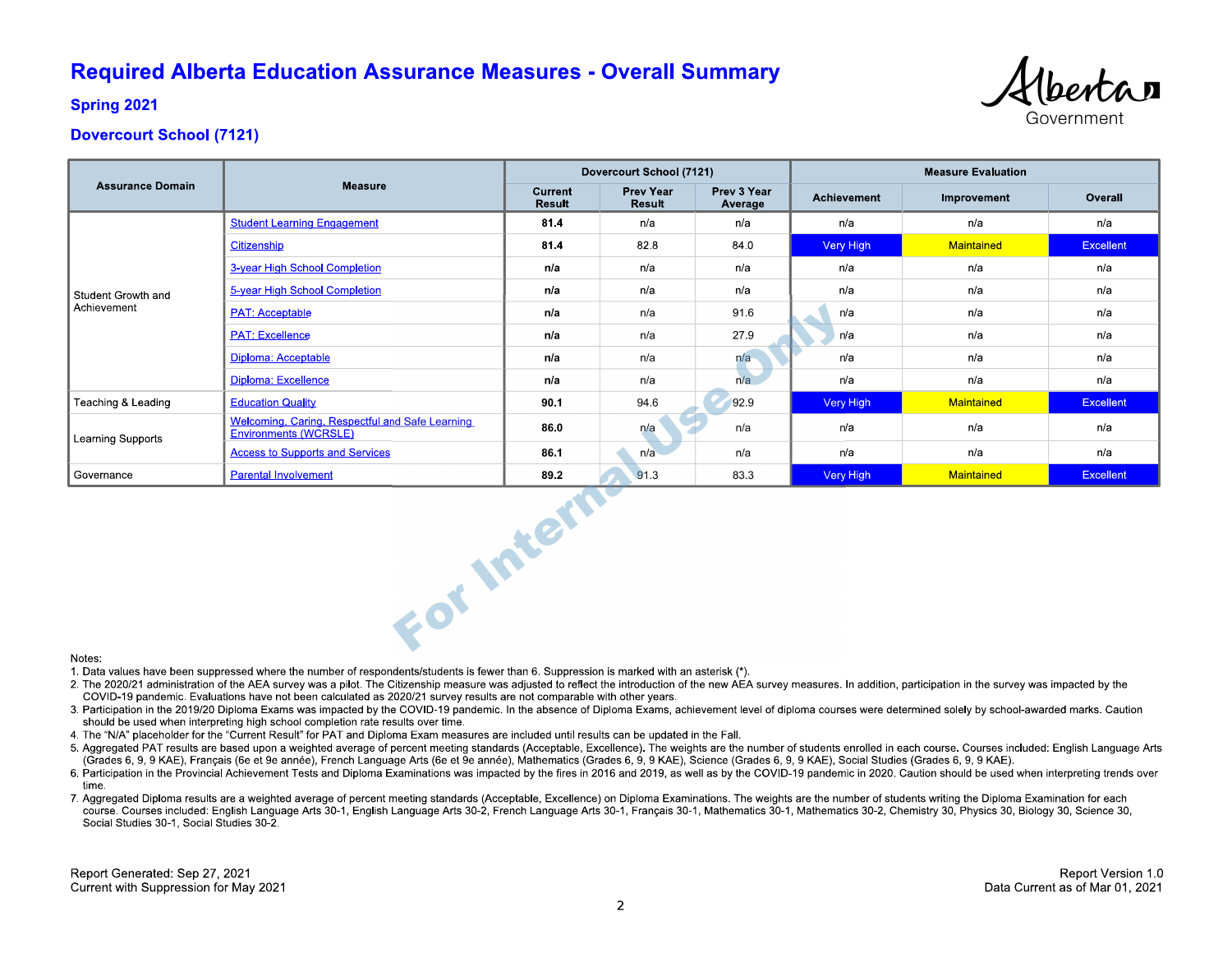# **Division Priorities 2018-2022**

- 1. Foster growth and success for every student by supporting their journey from early learning through high school completion and beyond.
- 2. Provide welcoming, high quality learning and working environments.
- 3. Enhance public education through communication, engagement and partnerships.

The following SMART (Specific, Measureable, Attainable, Relevant, Time-Framed) goals have been established for the 2021/2022 school year. Select the Division Priority number that the goal supports from the drop-down box. Schools are to set one goal for each priority. Central DU's can set their goals around one or more priorities.

### **By June 2022, Dovercourt staff will demonstrate success in meeting the needs of complex and diverse learners in the areas of literacy and numeracy to ensure success for all students.**

# **We will achieve this by:**

- Providing high quality instruction to ensure equity and efficacy of literacy and numeracy instruction in all classrooms. All staff will complete Struggling Readers PL.
- Through collaboration staff will collect and analyze data from school wide screening processes, design and implement timely, targeted and tracked intervention plans for struggling students using the pyramid of intervention and support of the SLS team.
- Intervention teachers will implement research based interventions to students at risk in numeracy and/or literacy. They will collaborate with and provide support to teachers of identified struggling students.

### **We will measure success by:**

- Relevant areas on the Division Feedback survey and AB. Education Assurance Measure will increase.
- Students requiring academic support will show an increase in their performance levels related to literacy and numeracy on a variety of measures including CAT4, PAT, HLAT, Fountas and Pinnell, BAS, reading screeners, ELL benchmark, teacher awarded marks, write on demand, and MIPI.

**Priority 1**

**By June 2022, Dovercourt staff will participate in and have opportunities to enhance their professional capacity and leadership skills through a culture of collaboration and distributed leadership to create a welcoming, high quality learning and working environments with a focus on well-being and student citizenship.**

### **We will achieve this by:**

- Providing systematic and targeted collaborative opportunities that align to staff professional growth plans as well as school priorities.
- Implementing strategies designed to ensure students (online or in person) are engaged in, supported by and feel connected to our school community.
- Collaborative analysis of the resiliency survey data and implementing strategies to address the resiliency and engagement needs of our students.
- School wide implementation of The 7 Sacred Teachings and monthly engagement and support of an Elder.
- Collectively designing and implementing practices that foster inclusion and diversity, as well as attend to the mental health of our students, parents, and staff

# **We will measure this by:**

- Resiliency Survey (grades 4-6)
- Relevant areas on Division Feedback, school generated, and AB Education Assurance Measure surveys

**By June 2022, Dovercourt staff will grow and enhance our schools rich and diverse culture by engaging parents as partners and providing supports to the whole child.**

### **We will achieve this by:**

- Intentional and timely communication of information and celebrations both from school and classroom teachers.
- Supporting our students and parents by providing resources, opportunities, and connections to mental health supports.
- Providing multiple and varied opportunities for input of parents using a variety of tools for engagement.
- Providing Rainbows program to students experiencing grief and/or family transitions and working in partnership with these families.

# **We will measure this by:**

- The number of parents accessing School Zone, Google classroom, My Blueprint, Raz Kids and Mathletics  $\bullet$
- $\bullet$ Parent completion of surveys, number of parents involved in school activities and offerings, and attending the Parent Advisory Council
- $\bullet$ Relevant areas of the Division Feedback Survey, school generated surveys, and AB Education Assurance Measure

**Priority 3**

**Priority 2**